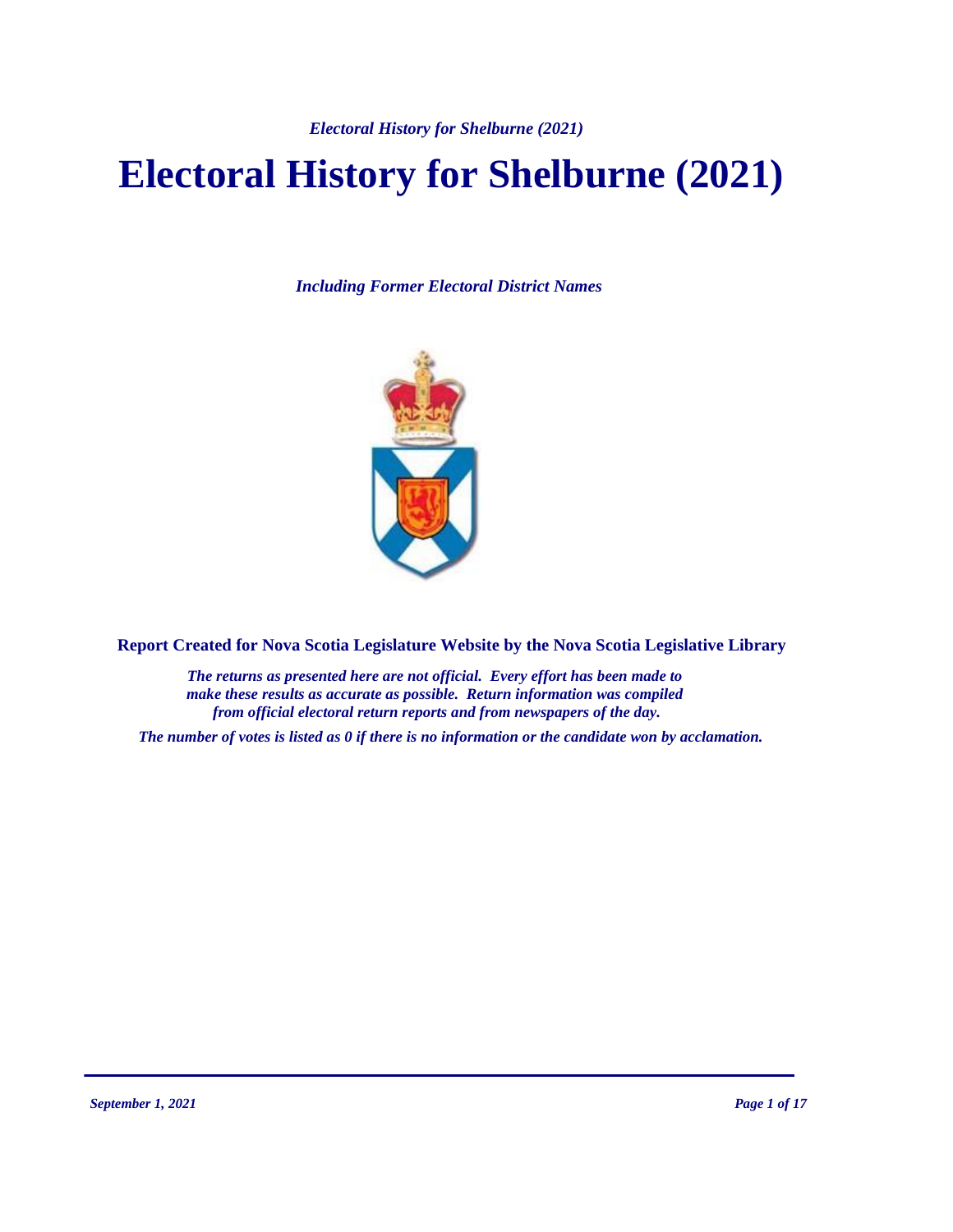#### *Electoral History for Shelburne (2021)*

# *Shelburne (2021)*

*In 2021, Queens-Shelburne was split into Queens and Shelburne and both electoral districts were made to follow county lines.*

| <b>Member Elected</b> | <b>Election Date</b>     | <b>Party Elected</b>            |
|-----------------------|--------------------------|---------------------------------|
| Young, Nolan          | 17-Aug-2021              | <b>Progressive Conservative</b> |
|                       | (2422)<br>Majority:      |                                 |
| <b>Candidate</b>      | <b>Party</b>             | <b>Votes</b>                    |
| Young, Nolan          | Progressive Conservative | 3905                            |
| Smith, Penny          | Liberal                  | 1483                            |
| Stoddard, Darren      | New Democratic Party     | 753                             |
| Hirchak, Steve        | Green Party              | 101                             |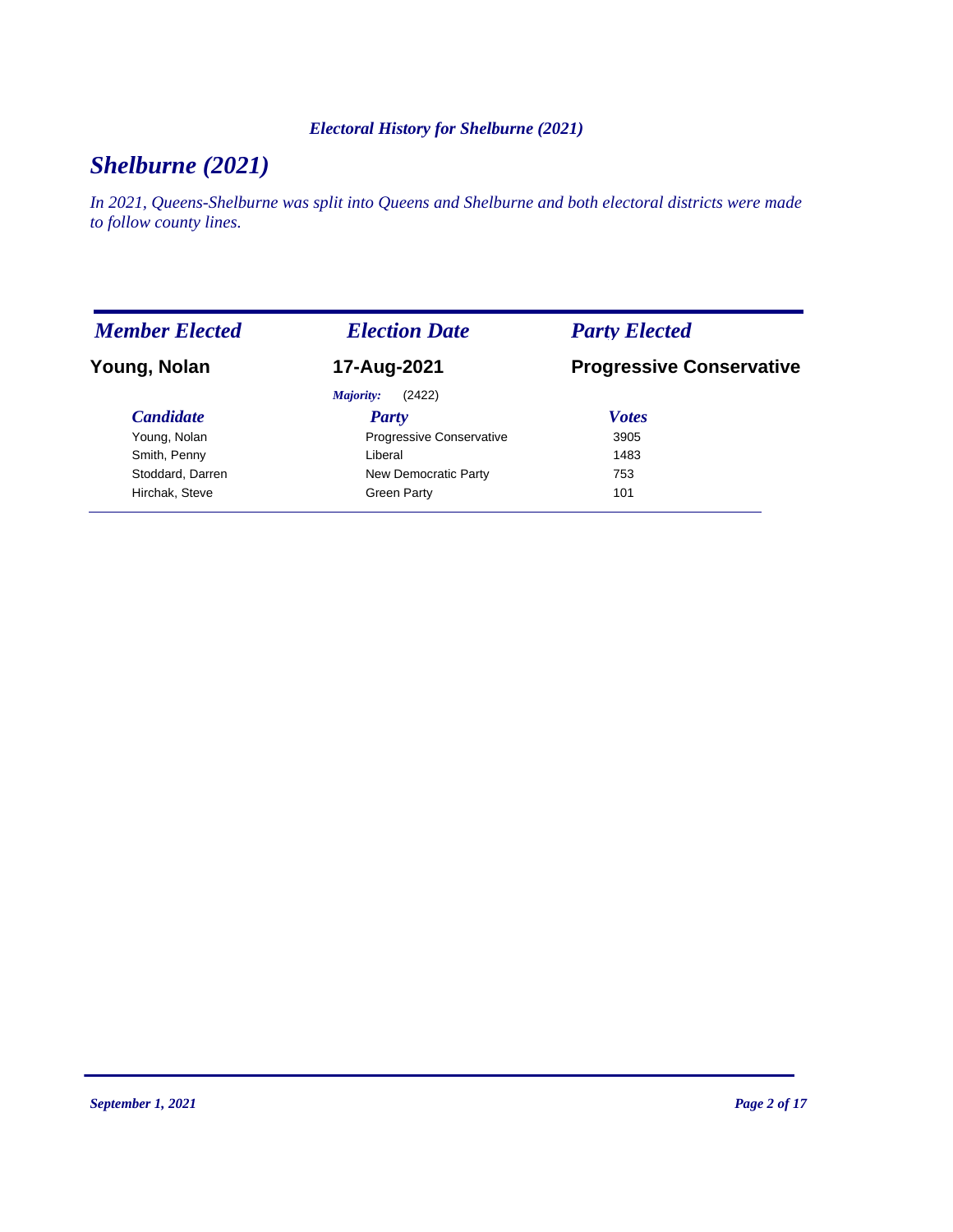*Electoral History for Queens-Shelburne*

# **Electoral History for Queens-Shelburne**

*Including Former Electoral District Names*



**Report Created for Nova Scotia Legislature Website by the Nova Scotia Legislative Library**

*The returns as presented here are not official. Every effort has been made to make these results as accurate as possible. Return information was compiled from official electoral return reports and from newspapers of the day.*

*The number of votes is listed as 0 if there is no information or the candidate won by acclamation.*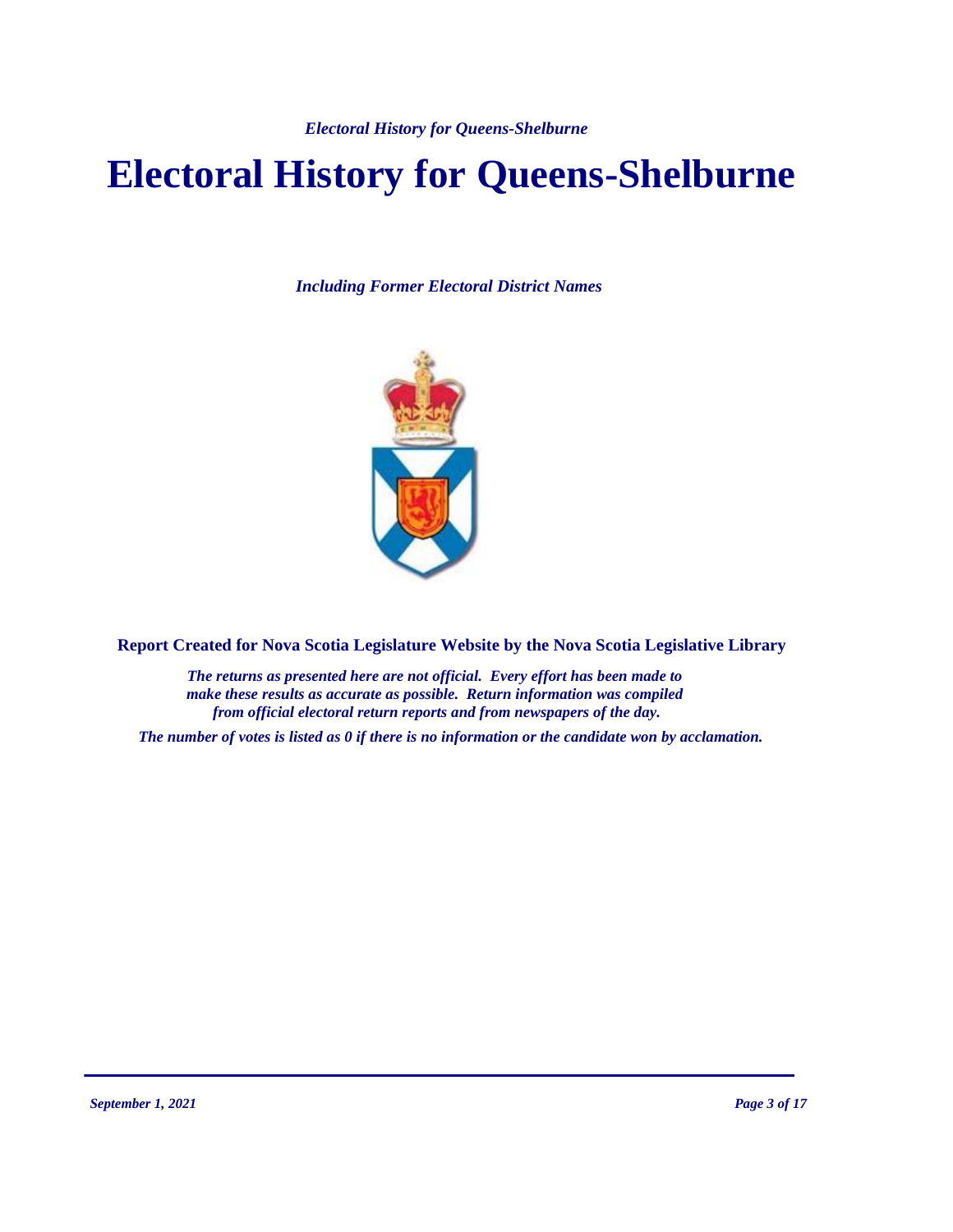#### *Electoral History for Queens-Shelburne*

# *Queens-Shelburne*

*In 2013, following the recommendations of the 2012 Electoral Boundaries Commission, this district was created by merging Queens and Shelburne. It lost the municipal district of Barrington and all areas in Lunenburg County, but it gained the Maitland Bridge area Digby-Annpapolis.*

| <b>Member Elected</b>                  | <b>Election Date</b>            | <b>Party Elected</b>            |
|----------------------------------------|---------------------------------|---------------------------------|
| <b>Masland, Kimberly Dawn</b><br>(Kim) | 30-May-2017                     | <b>Progressive Conservative</b> |
|                                        | Majority:<br>(941)              |                                 |
| <b>Candidate</b>                       | <b>Party</b>                    | <b>Votes</b>                    |
| Masland, Kim                           | <b>Progressive Conservative</b> | 3244                            |
| Oickle, Vernon                         | Liberal                         | 2303                            |
| Davis, John                            | New Democratic Party            | 1581                            |
| Milan, Kathleen                        | <b>Green Party</b>              | 275                             |
| <b>Belliveau, Sterling W.</b>          | 08-Oct-2013                     | <b>New Democratic Party</b>     |
|                                        | (381)<br>Majority:              |                                 |
| <b>Candidate</b>                       | <b>Party</b>                    | <b>Votes</b>                    |
| Belliveau, Sterling W.                 | New Democratic Party            | 3066                            |
| Inglis, Bruce                          | Progressive Conservative        | 2685                            |
| Frail, Benson                          | Liberal                         | 2302                            |
| Taylor, Madeleine                      | <b>Green Party</b>              | 211                             |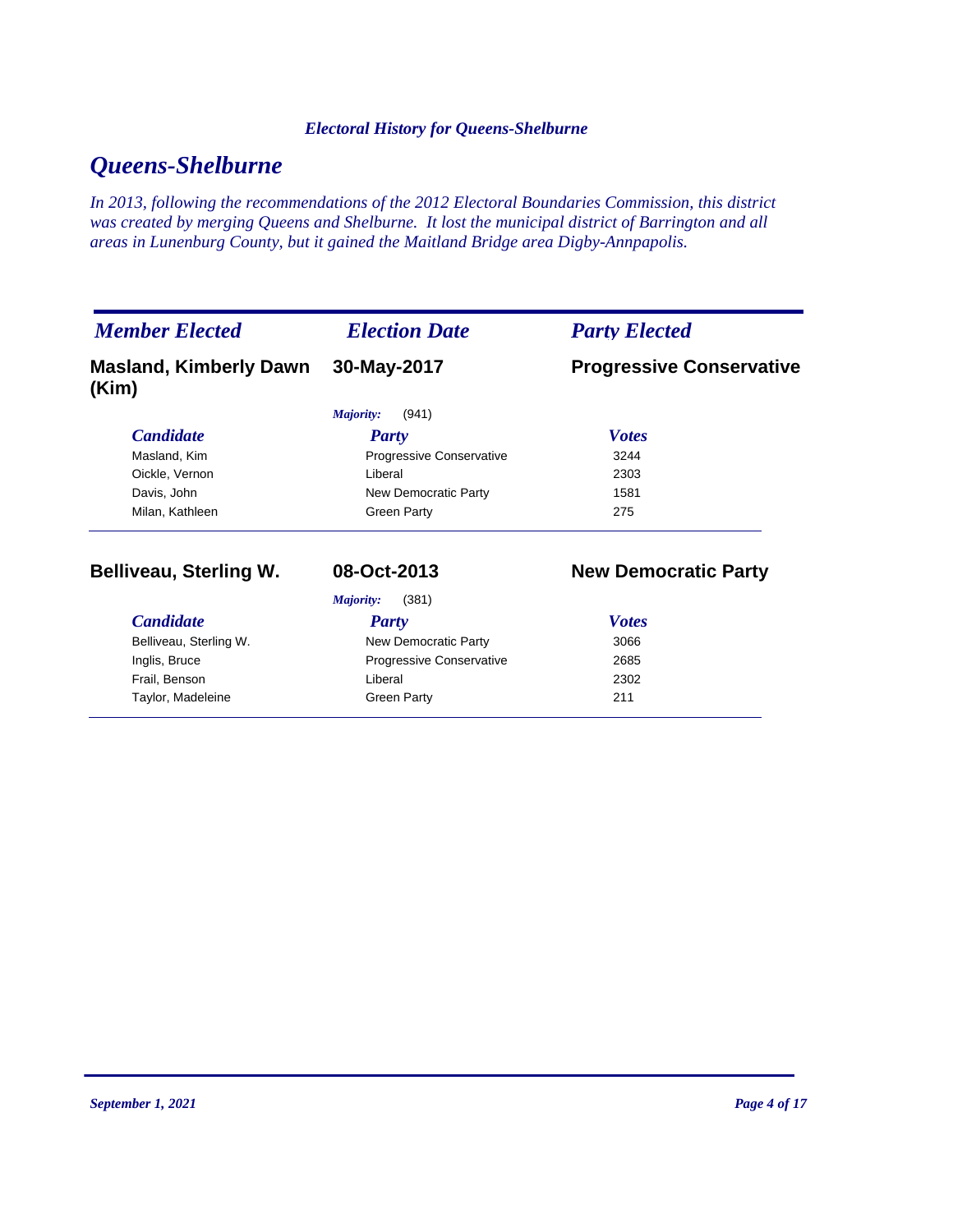# **Electoral History for Shelburne County**

*Including Former Electoral District Names*



**Report Created for Nova Scotia Legislature Website by the Nova Scotia Legislative Library**

*The returns as presented here are not official. Every effort has been made to make these results as accurate as possible. Return information was compiled from official electoral return reports and from newspapers of the day.*

*The number of votes is listed as 0 if there is no information or the candidate won by acclamation.*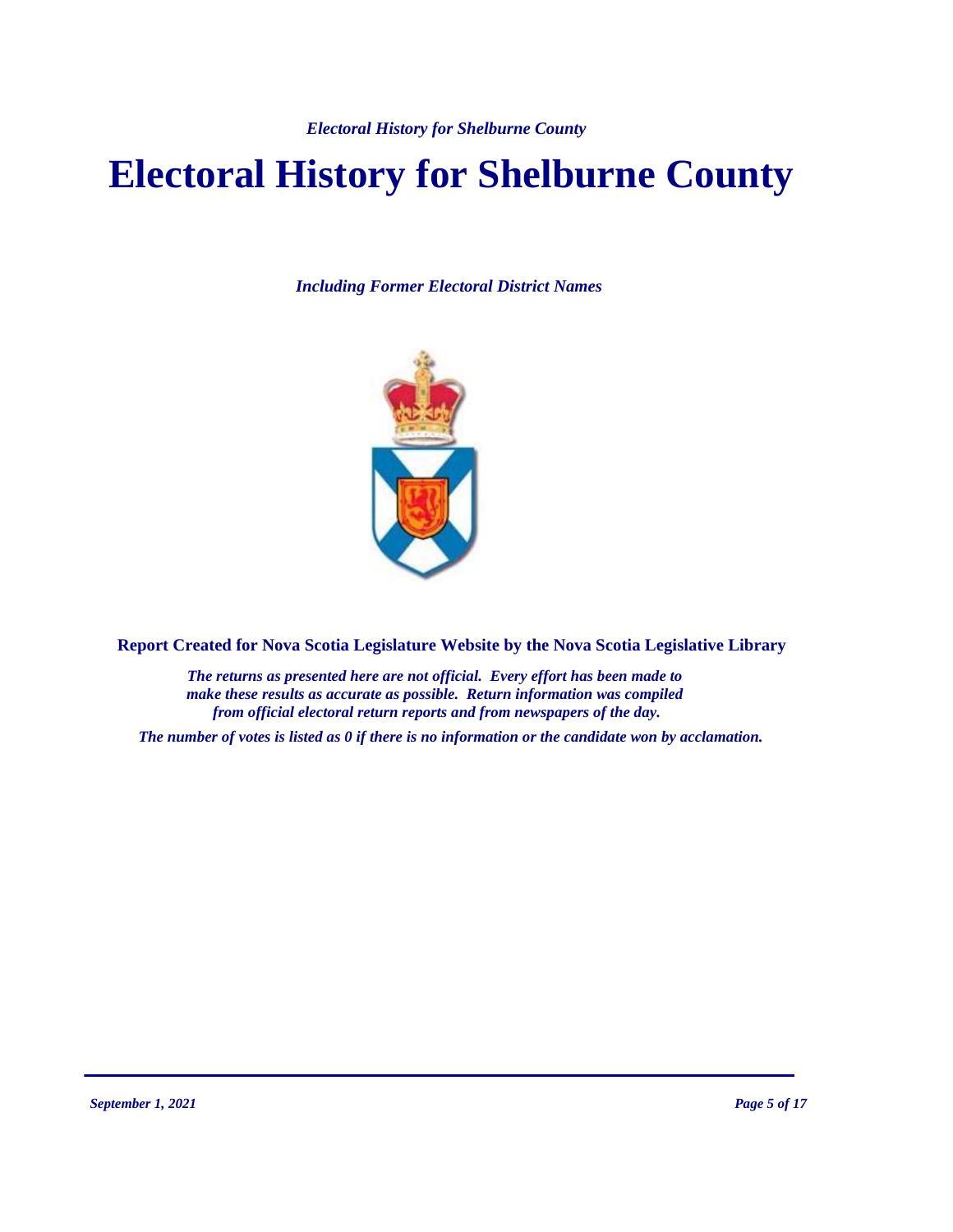# *Shelburne County*

| <b>Member Elected</b>                | <b>Election Date</b>     | <b>Party Elected</b> |
|--------------------------------------|--------------------------|----------------------|
| Huskilson, Harold MacKay 06-Sep-1988 |                          | Liberal              |
|                                      | Majority:<br>(983)       |                      |
| <b>Candidate</b>                     | Party                    | <b>Votes</b>         |
| Huskilson, Harold MacKay             | Liberal                  | 5224                 |
| Van Zoost, Tim                       | Progressive Conservative | 4241                 |
| Niessen, Ralph                       | New Democratic Party     | 670                  |
| Huskilson, Harold MacKay 06-Nov-1984 |                          | Liberal              |
|                                      | Majority:<br>(184)       |                      |
| <b>Candidate</b>                     | <b>Party</b>             | <b>Votes</b>         |
| Huskilson. Harold MacKav             | I iberal                 | 3843                 |

| Huskilson, Harold MacKay | Liberal                         | 3843 |  |
|--------------------------|---------------------------------|------|--|
| Leary, Ron               | <b>Progressive Conservative</b> | 3659 |  |
| Hitchens, Laurie         | New Democratic Party            | 601  |  |
| Goreham, A. Etheren      | Independent                     | 235  |  |

## **Huskilson, Harold MacKay 06-Oct-1981 Liberal**

| (325)<br>Majority:              |              |
|---------------------------------|--------------|
| <b>Party</b>                    | <b>Votes</b> |
| Liberal                         | 3765         |
| <b>Progressive Conservative</b> | 3440         |
| New Democratic Party            | 945          |
|                                 |              |

# **Huskilson, Harold MacKay 19-Sep-1978 Liberal**

|                          | (250)<br>Majority:              |              |
|--------------------------|---------------------------------|--------------|
| <i>Candidate</i>         | Party                           | <b>Votes</b> |
| Huskilson, Harold MacKay | Liberal                         | 3932         |
| Goreham, A. Etheren      | <b>Progressive Conservative</b> | 3682         |
| Strange, Jane A.         | New Democratic Party            | 1112         |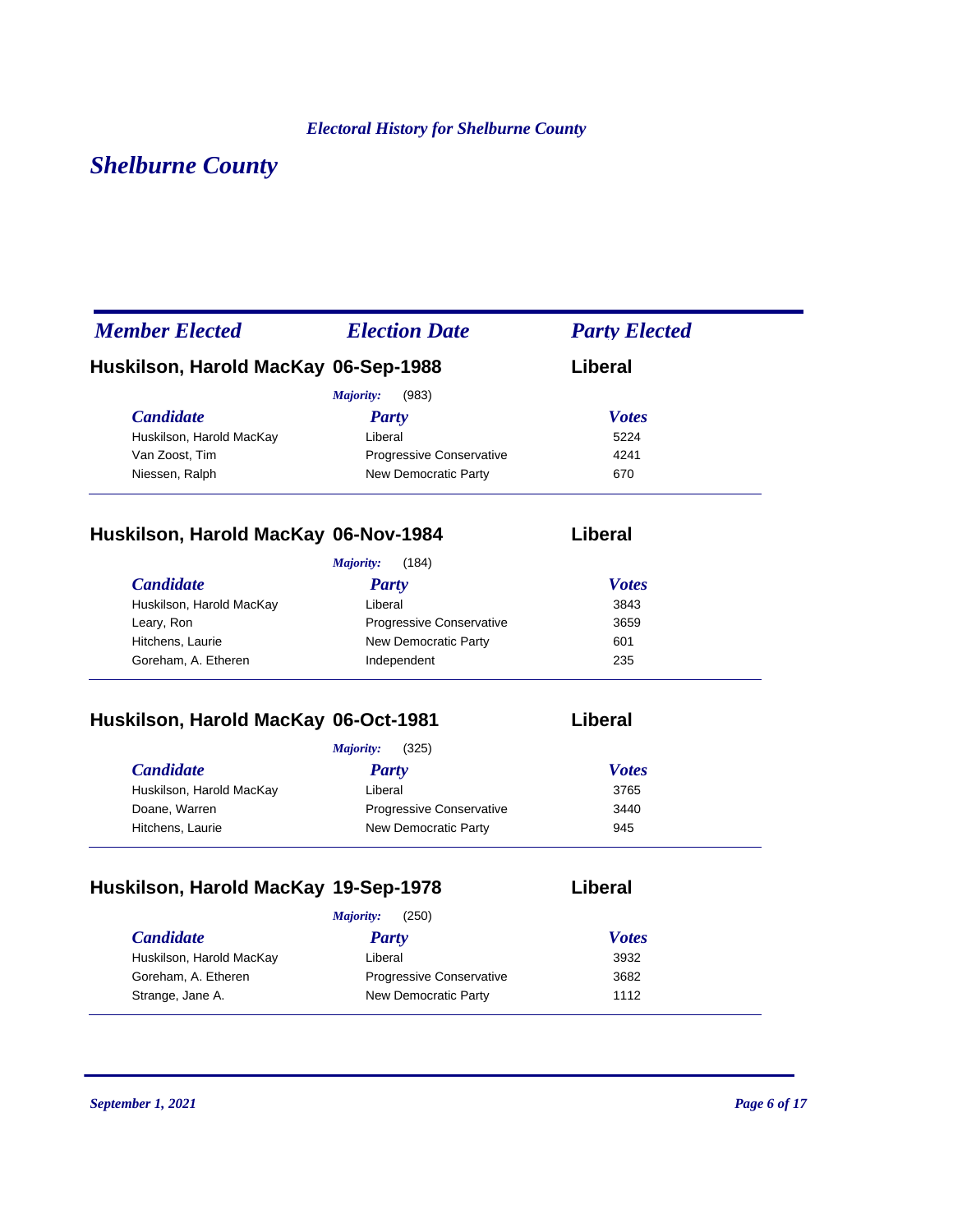| Huskilson, Harold MacKay 02-Apr-1974 |                                 | Liberal      |  |
|--------------------------------------|---------------------------------|--------------|--|
|                                      | (387)<br>Majority:              |              |  |
| <b>Candidate</b>                     | Party                           | <b>Votes</b> |  |
| Huskilson, Harold MacKay             | Liberal                         | 4119         |  |
| Hatfield, Ron                        | <b>Progressive Conservative</b> | 3732         |  |
| Waybret, Dewey                       | New Democratic Party            | 806          |  |
|                                      |                                 |              |  |

### **Huskilson, Harold MacKay 13-Oct-1970 Liberal**

| (404)<br>Majority:       |                                 |              |  |
|--------------------------|---------------------------------|--------------|--|
| <i>Candidate</i>         | Party                           | <b>Votes</b> |  |
| Huskilson, Harold MacKay | Liberal                         | 3725         |  |
| Cox, William             | <b>Progressive Conservative</b> | 3321         |  |
| Harding, Aubrey          | New Democratic Party            | 547          |  |

| <b>Harding, James MacKay</b> | 30-May-1967              | <b>Progressive Conservative</b> |
|------------------------------|--------------------------|---------------------------------|
|                              | (160)<br>Majority:       |                                 |
| <b>Candidate</b>             | Party                    | <b>Votes</b>                    |
| Harding, James MacKay        | Progressive Conservative | 3271                            |
| Huskilson, Harold MacKay     | Liberal                  | 3111                            |
| Harding, Aubrey              | New Democratic Party     | 638                             |

#### **Harding, James MacKay 08-Oct-1963 Progressive Conservative**

|                         | (604)<br>Majority:              |              |  |
|-------------------------|---------------------------------|--------------|--|
| <i><b>Candidate</b></i> | Party                           | <b>Votes</b> |  |
| Harding, James MacKay   | <b>Progressive Conservative</b> | 3737         |  |
| Hood, Robert Q.         | Liberal                         | 3133         |  |

### **Harding, James MacKay 07-Jun-1960 Progressive Conservative**

|                       | (393)<br>Majority:              |              |  |
|-----------------------|---------------------------------|--------------|--|
| <b>Candidate</b>      | Party                           | <b>Votes</b> |  |
| Harding, James MacKay | <b>Progressive Conservative</b> | 3539         |  |
| MacKay, William R.    | Liberal                         | 3146         |  |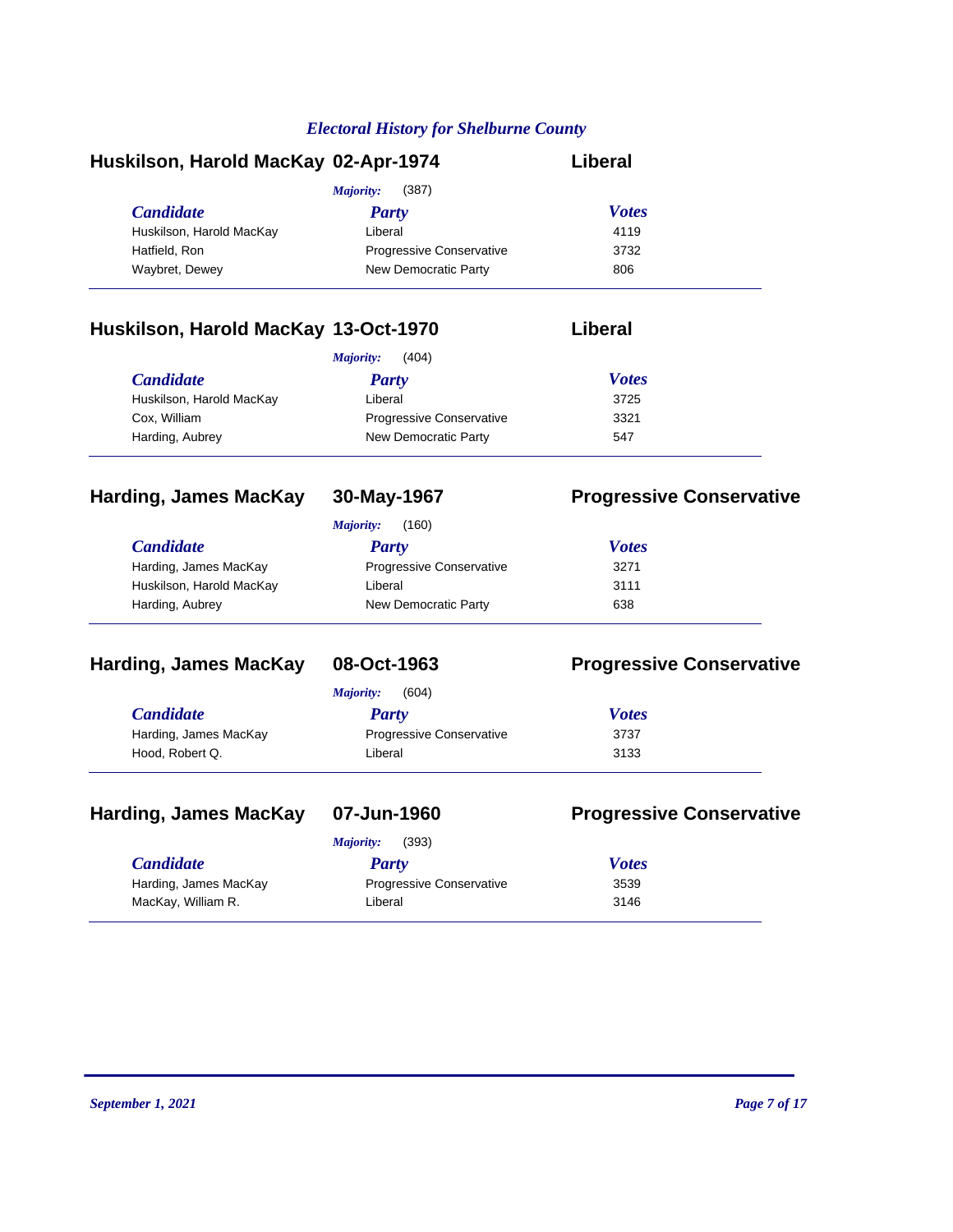| <b>Harding, James MacKay</b>                         | 30-Oct-1956                                  | <b>Progressive Conservative</b> |  |
|------------------------------------------------------|----------------------------------------------|---------------------------------|--|
|                                                      | Majority:<br>(251)                           |                                 |  |
| <b>Candidate</b><br>Harding, James MacKay            | <b>Party</b>                                 | <b>Votes</b>                    |  |
|                                                      | Progressive Conservative                     | 3337                            |  |
| Dauphinee, Wilfred Tennyson                          | Liberal                                      | 3086                            |  |
| <b>Dauphinee, Wilfred</b><br><b>Tennyson</b>         | 26-May-1953                                  | Liberal                         |  |
|                                                      | Majority:<br>(153)                           |                                 |  |
| <b>Candidate</b>                                     |                                              |                                 |  |
|                                                      | <b>Party</b><br>Liberal                      | <b>Votes</b><br>3256            |  |
| Dauphinee, Wilfred Tennyson<br>Harding, James MacKay | Progressive Conservative                     | 3103                            |  |
| <b>Dauphinee, Wilfred</b><br><b>Tennyson</b>         | 09-Jun-1949                                  | Liberal                         |  |
|                                                      | (413)<br><b>Majority:</b>                    |                                 |  |
| <b>Candidate</b>                                     | <b>Party</b>                                 | <b>Votes</b>                    |  |
| Dauphinee, Wilfred Tennyson                          | Liberal                                      | 3436                            |  |
| Ross, Reginald Donald                                | Progressive Conservative                     | 3023                            |  |
| <b>Dauphinee, Wilfred</b><br><b>Tennyson</b>         | 23-Oct-1945                                  | Liberal                         |  |
|                                                      | (1011)<br><b>Majority:</b>                   |                                 |  |
| <b>Candidate</b>                                     | <b>Party</b>                                 | <b>Votes</b>                    |  |
| Dauphinee, Wilfred Tennyson                          | Liberal                                      | 3214                            |  |
| Bower, Frederick W.                                  | Progressive Conservative                     | 2203                            |  |
| O'Donnell, Cecil J.                                  | CCF (Cooperative Commonwealth<br>Federation) | 338                             |  |
| Dauphinee, Wilfred<br><b>Tennyson</b>                | 28-Oct-1941                                  | Liberal                         |  |
|                                                      |                                              |                                 |  |
|                                                      | (70)<br>Majority:                            |                                 |  |
| <b>Candidate</b>                                     | <b>Party</b>                                 | <b>Votes</b>                    |  |
| Dauphinee, Wilfred Tennyson                          | Liberal                                      | 2422                            |  |
| Bower, Frederick W.                                  | Progressive Conservative                     | 2352                            |  |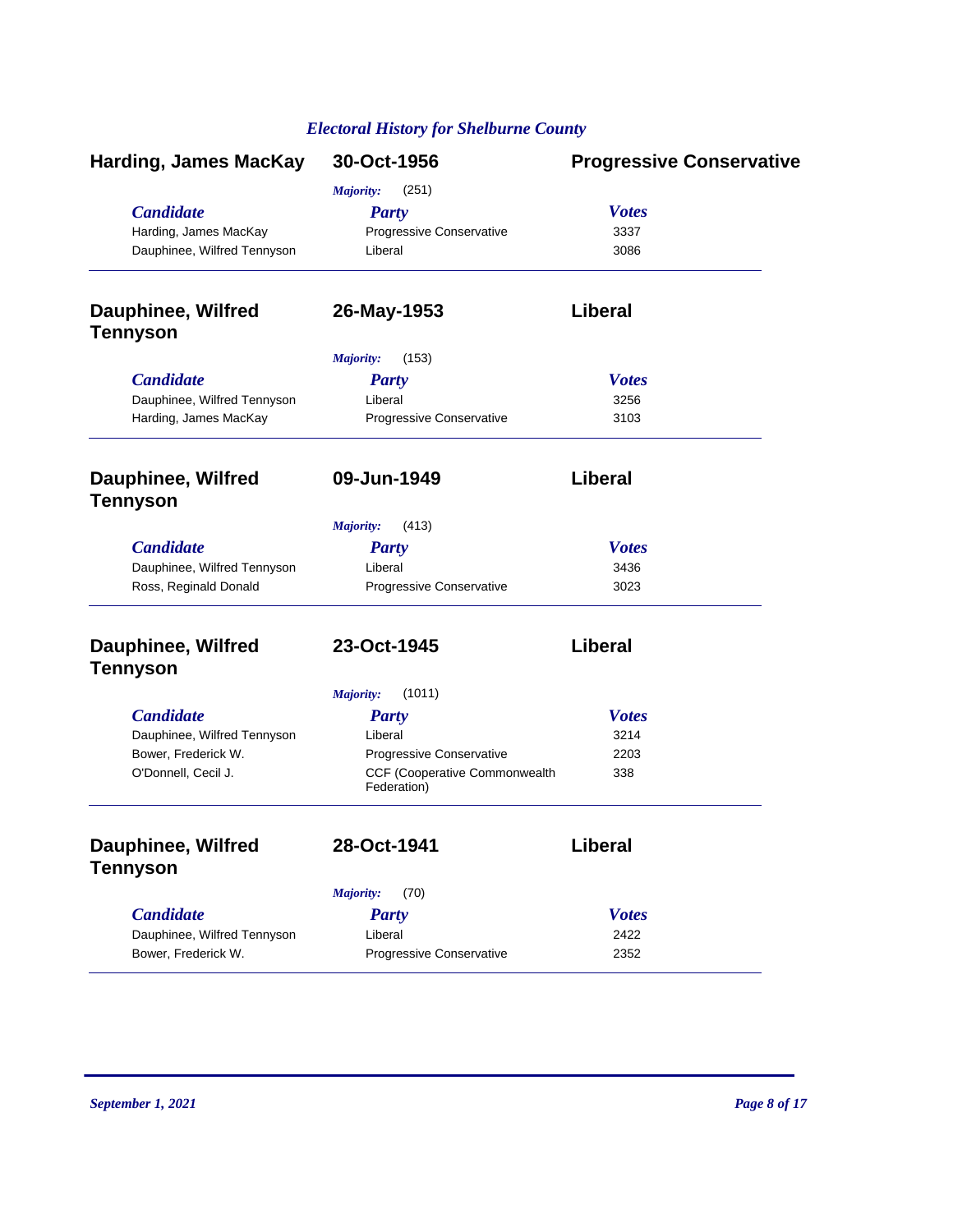| <b>Bill, Henry Ryder Locke</b> | 29-Jun-1937                     | Liberal      |
|--------------------------------|---------------------------------|--------------|
|                                | (926)<br>Majority:              |              |
| <b>Candidate</b>               | Party                           | <b>Votes</b> |
| Bill, Henry Ryder Locke        | Liberal                         | 3215         |
| Smith, Norman Emmons           | <b>Progressive Conservative</b> | 2289         |
| <b>Bill, Henry Ryder Locke</b> | 22-Aug-1933                     | Liberal      |
|                                | (752)<br>Majority:              |              |
| <b>Candidate</b>               | Party                           | <b>Votes</b> |
| Bill, Henry Ryder Locke        | Liberal                         | 3252         |
| Madden, James W.               | Liberal Conservative            | 2500         |

### **Robertson, Wishart McLea 01-Oct-1928 Liberal**

|                            | (352)<br>Majority:   |              |
|----------------------------|----------------------|--------------|
| <i>Candidate</i>           | <b>Party</b>         | <b>Votes</b> |
| Bill, Henry Ryder Locke    | Liberal              | 2474         |
| Robertson, Wishart McLea   | Liberal              | 2473         |
| Nickerson, Ernest Reginald | Liberal Conservative | 2121         |
| Smith, Norman Emmons       | Liberal Conservative | 2052         |

| <b>Bill, Henry Ryder Locke</b> | 01-Oct-1928          | Liberal      |
|--------------------------------|----------------------|--------------|
|                                | (353)<br>Majority:   |              |
| <i>Candidate</i>               | <b>Party</b>         | <b>Votes</b> |
| Bill, Henry Ryder Locke        | Liberal              | 2474         |
| Robertson, Wishart McLea       | Liberal              | 2473         |
| Nickerson, Ernest Reginald     | Liberal Conservative | 2121         |
| Smith, Norman Emmons           | Liberal Conservative | 2052         |

### **Smith, Norman Emmons 25-Jun-1925 Liberal Conservative**

*Majority:* (365)

*Candidate Party* Nickerson, Ernest Reginald Liberal Conservative Smith, Norman Emmons **Liberal Conservative** Armstrong, Ernest Howard **2087** Liberal Irwin, Robert George **Liberal** 

| <b>Votes</b> |
|--------------|
| 2596         |
| 2452         |
| 2087         |
| 2001         |
|              |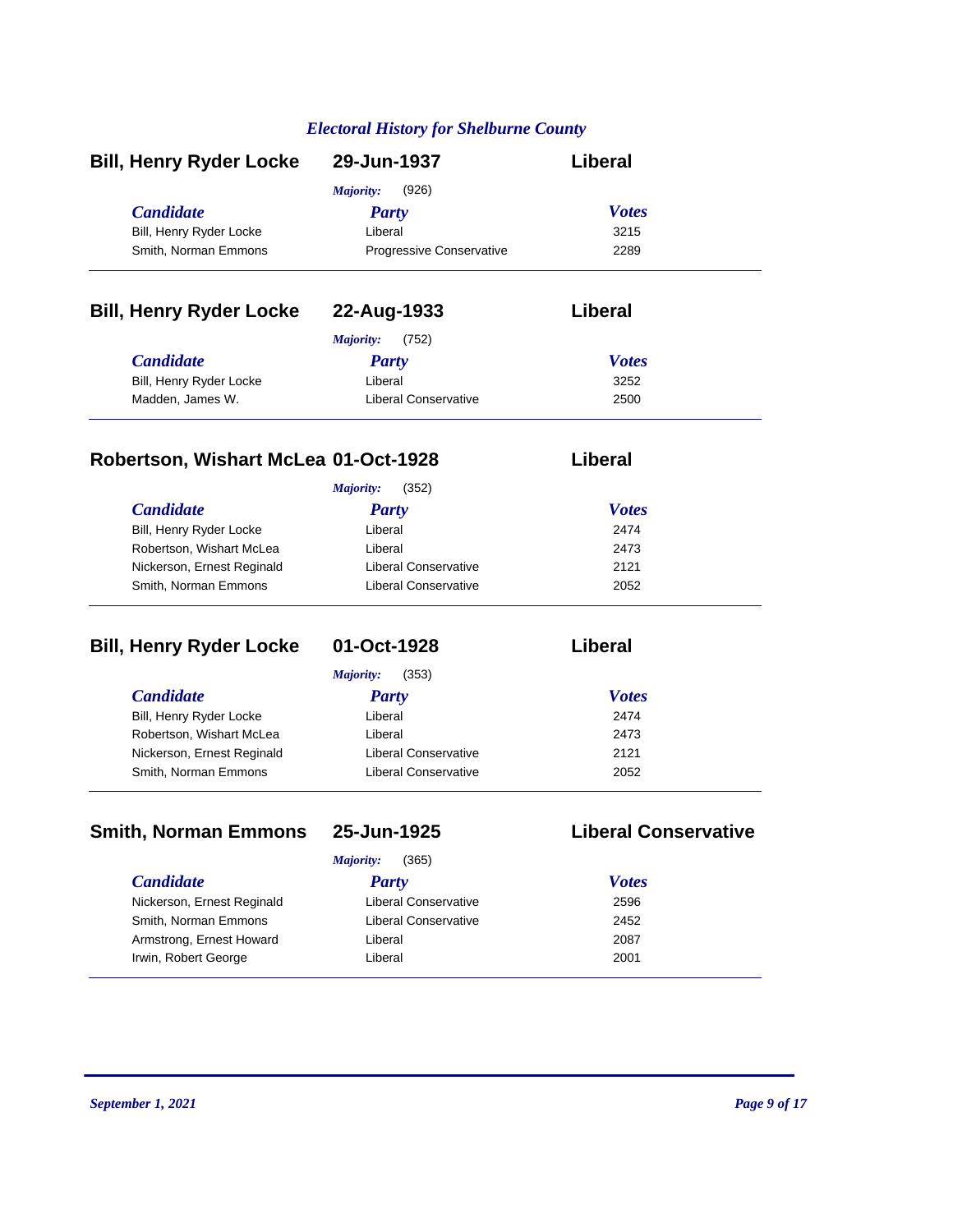| <b>Nickerson, Ernest</b><br><b>Reginald</b> | 25-Jun-1925          | <b>Liberal Conservative</b> |
|---------------------------------------------|----------------------|-----------------------------|
|                                             | (509)<br>Majority:   |                             |
| <b>Candidate</b>                            | Party                | <b>Votes</b>                |
| Nickerson, Ernest Reginald                  | Liberal Conservative | 2596                        |
| Smith, Norman Emmons                        | Liberal Conservative | 2452                        |
| Armstrong, Ernest Howard                    | Liberal              | 2087                        |
| Irwin, Robert George                        | Liberal              | 2001                        |

| <b>Armstrong, Ernest</b><br><b>Howard</b> | 02-Sep-1920 (By-election) Liberal |                                                                                                                       |  |
|-------------------------------------------|-----------------------------------|-----------------------------------------------------------------------------------------------------------------------|--|
|                                           | (661)<br>Majority:                |                                                                                                                       |  |
| <b>Candidate</b>                          | <b>Party</b>                      | <b>Votes</b>                                                                                                          |  |
| Armstrong, Ernest Howard                  | Liberal                           | 2029                                                                                                                  |  |
| Bower, Zenos F.                           | Farmers' Party                    | 1368                                                                                                                  |  |
| Smith, Frank E.                           | 27-Jul-1920                       | Liberal                                                                                                               |  |
|                                           | (151)<br>Majority:                |                                                                                                                       |  |
| <b>Candidate</b>                          | Party                             | <b>Votes</b>                                                                                                          |  |
| Irwin, Robert George                      | Liberal                           | 1917                                                                                                                  |  |
| Smith, Frank E.                           | Liberal                           | 1774                                                                                                                  |  |
| Brannen, William T.                       | <b>Liberal Conservative</b>       | 1623                                                                                                                  |  |
| Currie, Wendell H.                        | <b>Liberal Conservative</b>       | 1379                                                                                                                  |  |
| replaced by Ernest Armstrong.             |                                   | Smith resigned August 11, 1920 to make a seat available for Ernest A. Armstrong, who was defeated in Yarmouth. He was |  |
| Irwin, Robert George                      | 27-Jul-1920                       | Liberal                                                                                                               |  |
|                                           | (294)<br>Majority:                |                                                                                                                       |  |
| <b>Candidate</b>                          | Party                             | <b>Votes</b>                                                                                                          |  |
| Invin Pobort Coorgo                       | l iharal                          | 1017                                                                                                                  |  |

| Irwin, Robert George | Liberal              | 1917 |
|----------------------|----------------------|------|
| Smith, Frank E.      | Liberal              | 1774 |
| Brannen, William T.  | Liberal Conservative | 1623 |
| Currie, Wendell H.   | Liberal Conservative | 1379 |
|                      |                      |      |

Smith resigned August 11, 1920 to make a seat available for Ernest A. Armstrong, who was defeated in Yarmouth. He was replaced by Ernest Armstrong.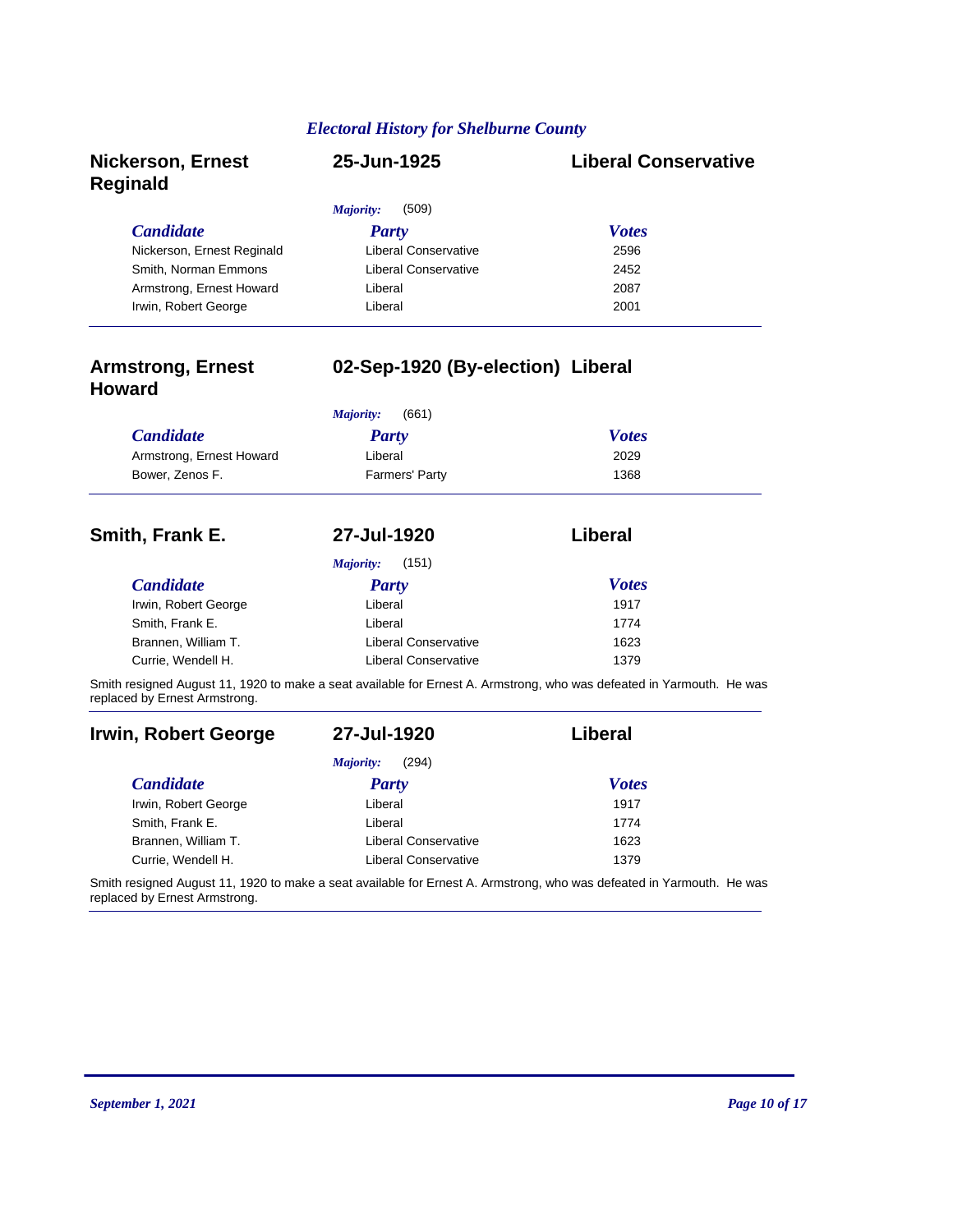| <b>Nickerson, Maurice</b><br><b>Ashworth</b> | 20-Jun-1916                 | <b>Liberal</b> |
|----------------------------------------------|-----------------------------|----------------|
|                                              | (219)<br>Majority:          |                |
| <b>Candidate</b>                             | <b>Party</b>                | <b>Votes</b>   |
| Irwin, Robert George                         | Liberal                     | 1442           |
| Nickerson, Maurice Ashworth                  | Liberal                     | 1424           |
| Currie, W. H.                                | <b>Liberal Conservative</b> | 1205           |
| Nickerson, W. C.                             | <b>Liberal Conservative</b> | 1113           |
| <b>Irwin, Robert George</b>                  | 20-Jun-1916                 | Liberal        |
|                                              | (237)<br>Majority:          |                |
| <b>Candidate</b>                             | <b>Party</b>                | <b>Votes</b>   |
| Irwin, Robert George                         | Liberal                     | 1442           |
| Nickerson, Maurice Ashworth                  | Liberal                     | 1424           |
| Currie, W. H.                                | <b>Liberal Conservative</b> | 1205           |
| Nickerson, W. C.                             | <b>Liberal Conservative</b> | 1113           |
| <b>Nickerson, Smith Asa</b>                  | 14-Jun-1911                 | <b>Liberal</b> |
|                                              | Majority:<br>(82)           |                |
| <b>Candidate</b>                             | <b>Party</b>                | <b>Votes</b>   |
| Irwin, Robert George                         | Liberal                     | 1245           |
| Nickerson, Smith Asa                         | Liberal                     | 1202           |
| Fisher, R. Ward                              | <b>Liberal Conservative</b> | 1120           |
| Phillips, George                             | <b>Liberal Conservative</b> | 1106           |
| <b>Irwin, Robert George</b>                  | 14-Jun-1911                 | <b>Liberal</b> |
|                                              | Majority:<br>(125)          |                |
| <b>Candidate</b>                             | <b>Party</b>                | <b>Votes</b>   |
| Irwin, Robert George                         | Liberal                     | 1245           |
| Nickerson, Smith Asa                         | Liberal                     | 1202           |
| Fisher, R. Ward                              | <b>Liberal Conservative</b> | 1120           |
|                                              |                             |                |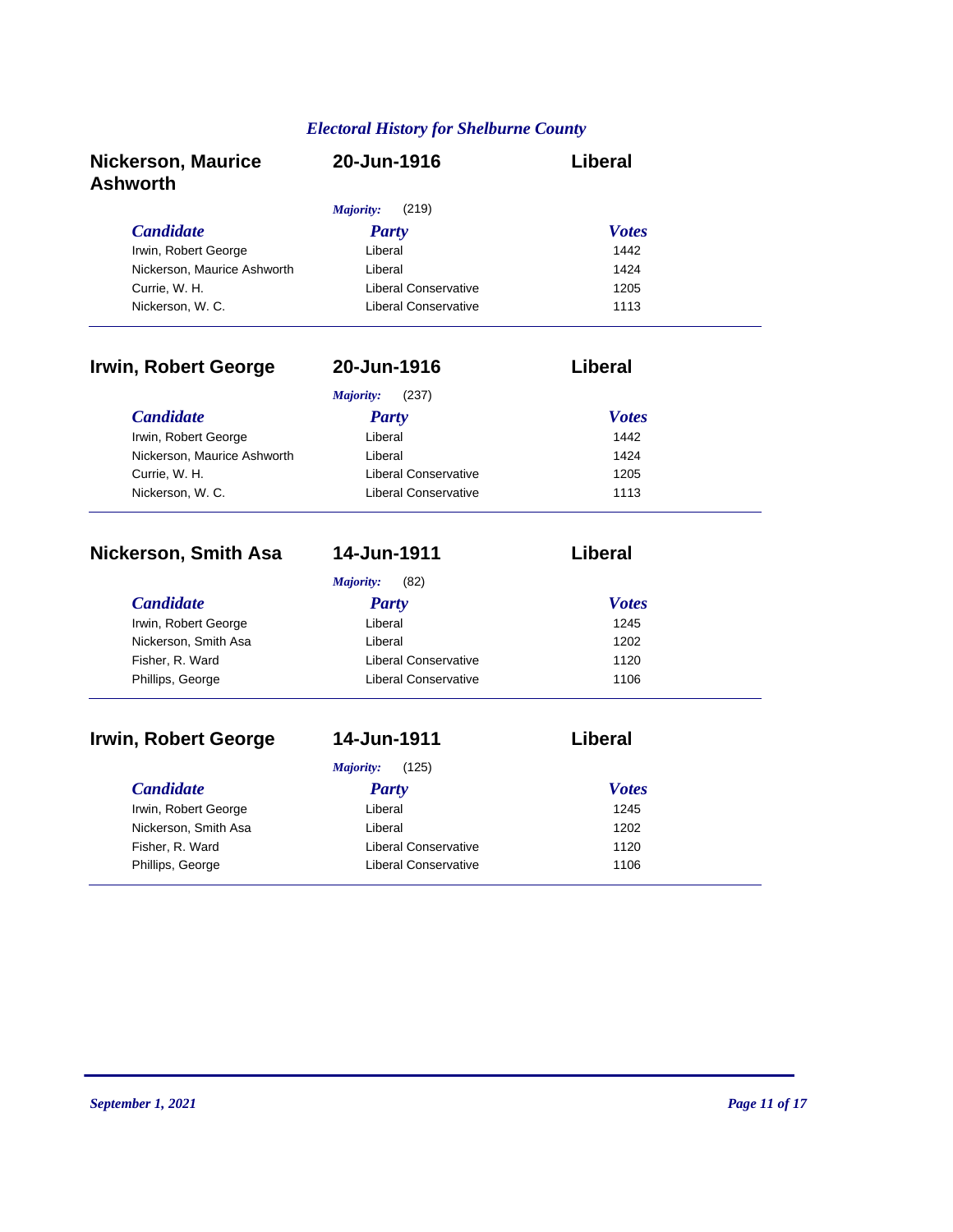| <b>Nickerson, Moses Hardy</b> | 20-Jun-1906          | Liberal      |
|-------------------------------|----------------------|--------------|
|                               | (153)<br>Majority:   |              |
| <b>Candidate</b>              | Party                | <b>Votes</b> |
| Nickerson, Moses Hardy        | Liberal              | 1083         |
| Irwin, Robert George          | Liberal              | 975          |
| Craig, N. R.                  | Liberal Conservative | 930          |
| Lockwood, T. C.               | Liberal Conservative | 869          |

| Irwin, Robert George   | 20-Jun-1906                 | Liberal      |  |
|------------------------|-----------------------------|--------------|--|
|                        | (45)<br>Majority:           |              |  |
| <b>Candidate</b>       | <b>Party</b>                | <b>Votes</b> |  |
| Nickerson, Moses Hardy | Liberal                     | 1083         |  |
| Irwin, Robert George   | Liberal                     | 975          |  |
| Craig, N. R.           | <b>Liberal Conservative</b> | 930          |  |
| Lockwood, T. C.        | Liberal Conservative        | 869          |  |

### **Cox, George Augustus 12-Jan-1904 (By-election) Liberal**

| (288)<br>Majority:        |                      |              |  |
|---------------------------|----------------------|--------------|--|
| <b>Candidate</b>          | Party                | <b>Votes</b> |  |
| Cox, George Augustus      | Liberal              | 974          |  |
| MacCoy, William Frederick | Liberal Conservative | 686          |  |

## **Nickerson, Moses Hardy 10-Dec-1902 (By-election) Liberal**

|                        | (109)<br>Majority:   |              |
|------------------------|----------------------|--------------|
| <b>Candidate</b>       | Party                | <b>Votes</b> |
| Nickerson, Moses Hardy | Liberal              | 787          |
| Robertson, Andrew C.   | Liberal Conservative | 678          |

| <b>Robertson, Thomas</b>                                                                                                            | 02-Oct-1901               | Liberal      |
|-------------------------------------------------------------------------------------------------------------------------------------|---------------------------|--------------|
|                                                                                                                                     | (477)<br><i>Majority:</i> |              |
| <b>Candidate</b>                                                                                                                    | <b>Party</b>              | <b>Votes</b> |
| Johnson, Thomas                                                                                                                     | Liberal                   | 817          |
| Robertson, Thomas                                                                                                                   | Liberal                   | 803          |
| Hood, Arthur                                                                                                                        | Independent               | 326          |
| Johnson died July 30, 1903. He was replaced by George A. Cox.<br>Robertson died April 19, 1902. He was replaced by Moses Nickerson. |                           |              |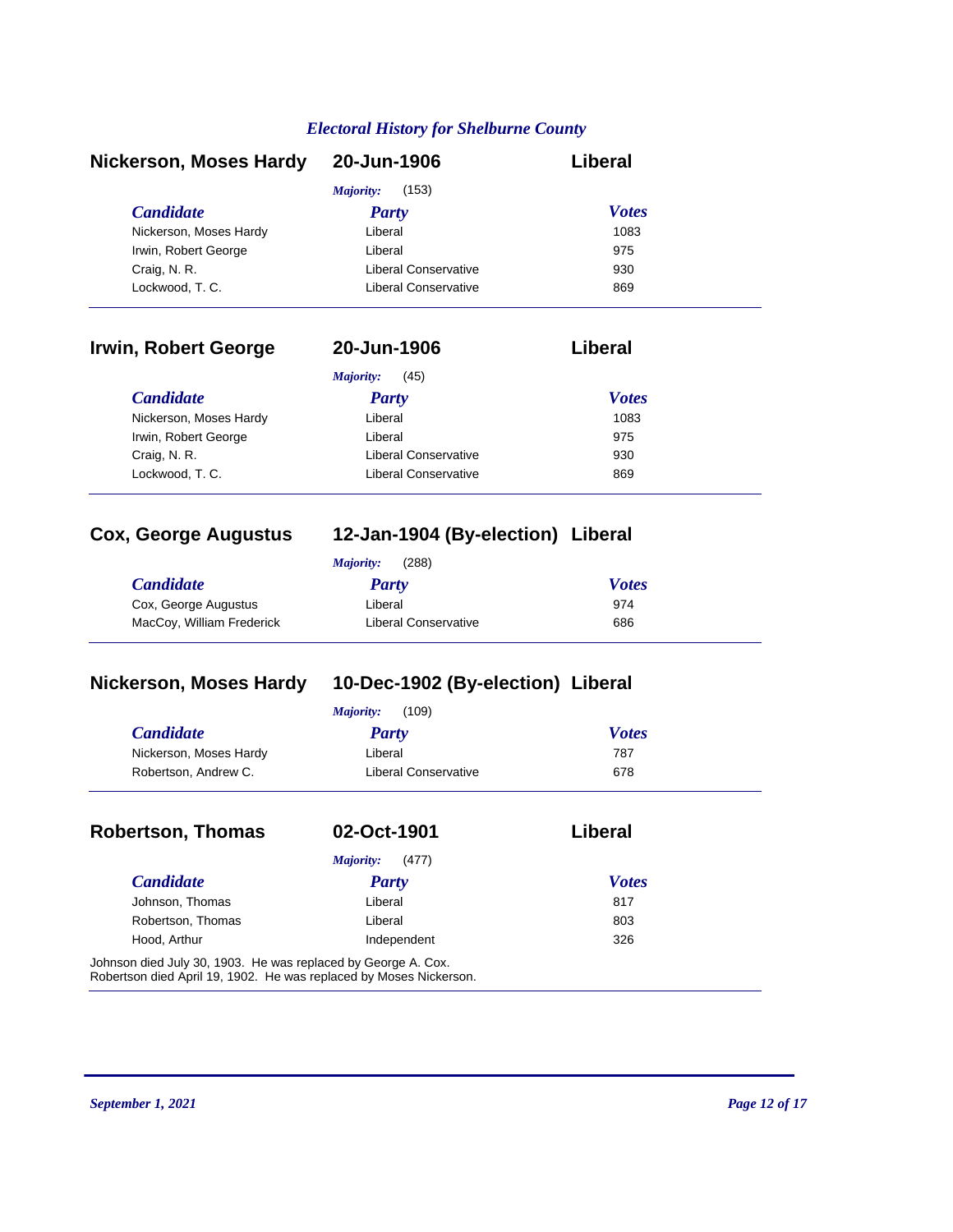| Johnson, Thomas                                                                                                                     | 02-Oct-1901                 | Liberal      |
|-------------------------------------------------------------------------------------------------------------------------------------|-----------------------------|--------------|
|                                                                                                                                     | (491)<br>Majority:          |              |
| <b>Candidate</b>                                                                                                                    | <b>Party</b>                | <b>Votes</b> |
| Johnson, Thomas                                                                                                                     | Liberal                     | 817          |
| Robertson, Thomas                                                                                                                   | Liberal                     | 803          |
| Hood, Arthur                                                                                                                        | Independent                 | 326          |
| Johnson died July 30, 1903. He was replaced by George A. Cox.<br>Robertson died April 19, 1902. He was replaced by Moses Nickerson. |                             |              |
| <b>Robertson, Thomas</b>                                                                                                            | 20-Apr-1897                 | Liberal      |
|                                                                                                                                     | (Acclamation)<br>Majority:  |              |
| <b>Candidate</b>                                                                                                                    | <b>Party</b>                | <b>Votes</b> |
| Johnson, Thomas                                                                                                                     | Liberal                     | 0            |
| Robertson, Thomas                                                                                                                   | Liberal                     | $\Omega$     |
| Robertson and Johnson won by acclamation.                                                                                           |                             |              |
| Johnson, Thomas                                                                                                                     | 20-Apr-1897                 | Liberal      |
|                                                                                                                                     | (Acclamation)<br>Majority:  |              |
| <b>Candidate</b>                                                                                                                    | <b>Party</b>                | <b>Votes</b> |
| Johnson, Thomas                                                                                                                     | Liberal                     | 0            |
| Robertson, Thomas                                                                                                                   | Liberal                     | $\Omega$     |
| Robertson and Johnson won by acclamation.                                                                                           |                             |              |
| <b>Robertson, Thomas</b>                                                                                                            | 15-Mar-1894                 | Liberal      |
|                                                                                                                                     | (107)<br><b>Majority:</b>   |              |
| <b>Candidate</b>                                                                                                                    | <b>Party</b>                | <b>Votes</b> |
| Robertson, Thomas                                                                                                                   | Liberal                     | 1319         |
| Johnson, Thomas                                                                                                                     | Liberal                     | 1282         |
| Cahan, Charles Hazlett                                                                                                              | <b>Liberal Conservative</b> | 1212         |
| Freeman, R. W.                                                                                                                      | <b>Liberal Conservative</b> | 1059         |
| Johnson, Thomas                                                                                                                     | 15-Mar-1894                 | Liberal      |
|                                                                                                                                     | (70)<br>Majority:           |              |
| <b>Candidate</b>                                                                                                                    | <b>Party</b>                | <b>Votes</b> |
| Robertson, Thomas                                                                                                                   | Liberal                     | 1319         |
| Johnson, Thomas                                                                                                                     | Liberal                     | 1282         |
| Cahan, Charles Hazlett                                                                                                              | <b>Liberal Conservative</b> | 1212         |
| Freeman, R. W.                                                                                                                      | <b>Liberal Conservative</b> | 1059         |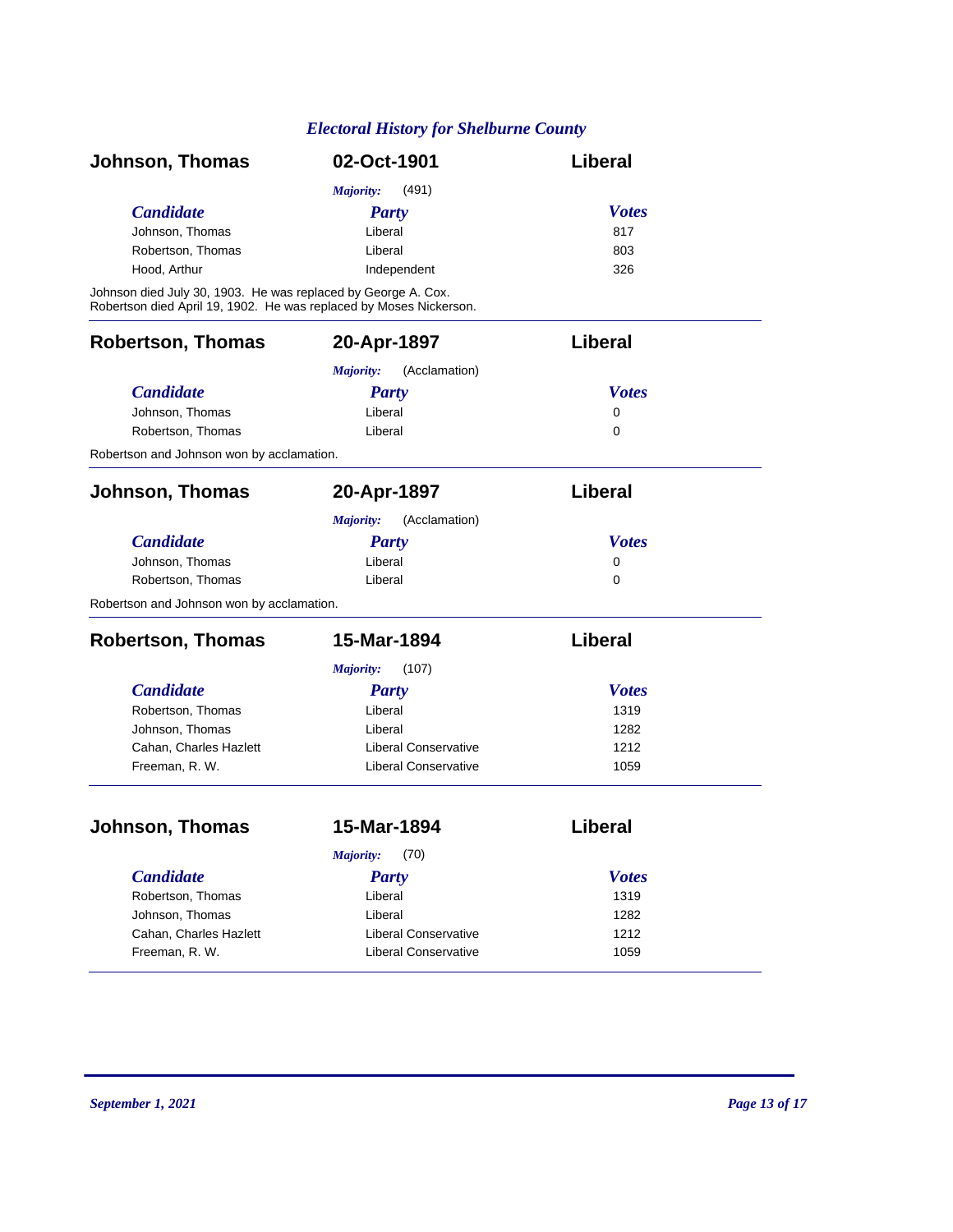| Johnson, Thomas           | 21-May-1890                 | Liberal      |
|---------------------------|-----------------------------|--------------|
|                           | (19)<br>Majority:           |              |
| <b>Candidate</b>          | <b>Party</b>                | <b>Votes</b> |
| Johnson, Thomas           | Liberal                     | 1061         |
| Cahan, Charles Hazlett    | Liberal Conservative        | 1051         |
| MacCoy, William Frederick | Liberal                     | 1042         |
| Smith, Alfred K.          | <b>Liberal Conservative</b> | 951          |

### **Cahan, Charles Hazlett 21-May-1890 Liberal Conservative**

| (9)<br>Majority:     |              |
|----------------------|--------------|
| <b>Party</b>         | <b>Votes</b> |
| Liberal              | 1061         |
| Liberal Conservative | 1051         |
| Liberal              | 1042         |
| Liberal Conservative | 951          |
|                      |              |

### **MacCoy, William Frederick**

| (203)<br>Majority:   |              |
|----------------------|--------------|
| <b>Party</b>         | <b>Votes</b> |
| Liberal              | 1188         |
| Liberal              | 1063         |
| Liberal Conservative | 860          |
| Liberal Conservative | 725          |
|                      |              |

**15-Jun-1886 Liberal**

### **Johnson, Thomas 15-Jun-1886 Liberal**

| (328)<br>Majority:          |              |  |
|-----------------------------|--------------|--|
| Party                       | <b>Votes</b> |  |
| Liberal                     | 1188         |  |
| Liberal                     | 1063         |  |
| <b>Liberal Conservative</b> | 860          |  |
| <b>Liberal Conservative</b> | 725          |  |
|                             |              |  |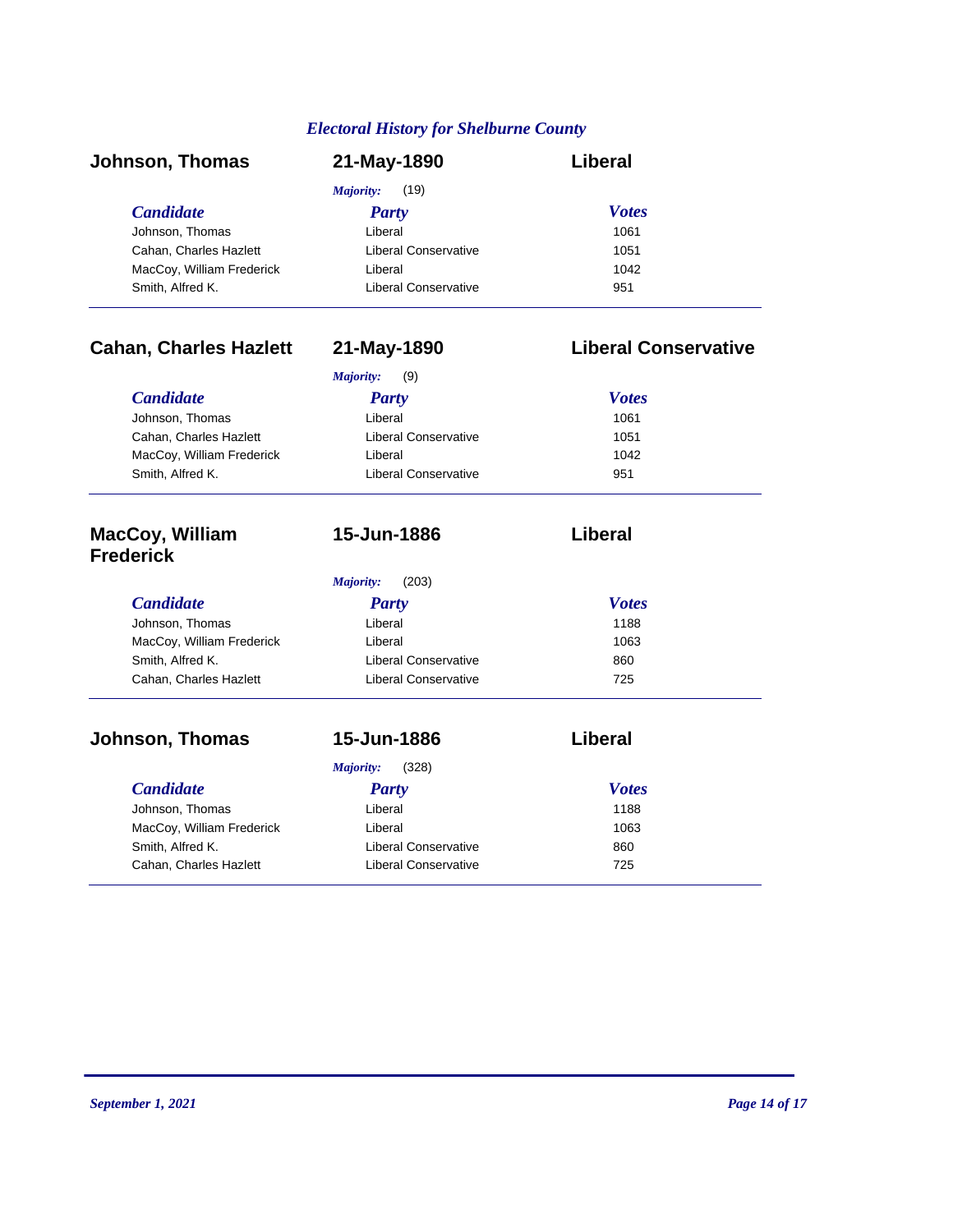| <b>MacCoy, William</b><br><b>Frederick</b> | 20-Jun-1882                 | Liberal                     |
|--------------------------------------------|-----------------------------|-----------------------------|
|                                            | (246)<br>Majority:          |                             |
| <b>Candidate</b>                           | <b>Party</b>                | <b>Votes</b>                |
| Johnson, Thomas                            | Liberal                     | 947                         |
| MacCoy, William Frederick                  | Liberal                     | 938                         |
| McGray, Nehemiah Doane                     | <b>Liberal Conservative</b> | 692                         |
| Allan, John                                | <b>Liberal Conservative</b> | 547                         |
| Johnson, Thomas                            | 20-Jun-1882                 | Liberal                     |
|                                            | (255)<br>Majority:          |                             |
| <b>Candidate</b>                           | <b>Party</b>                | <b>Votes</b>                |
| Johnson, Thomas                            | Liberal                     | 947                         |
| MacCoy, William Frederick                  | Liberal                     | 938                         |
| McGray, Nehemiah Doane                     | <b>Liberal Conservative</b> | 692                         |
| Allan, John                                | <b>Liberal Conservative</b> | 547                         |
| <b>White, Nathaniel</b><br>Whitworth       | 17-Sep-1878                 | <b>Liberal Conservative</b> |
|                                            | (248)<br>Majority:          |                             |
| <b>Candidate</b>                           | <b>Party</b>                | <b>Votes</b>                |
| White, Nathaniel Whitworth                 | <b>Liberal Conservative</b> | 1140                        |
| McGray, Nehemiah Doane                     | <b>Liberal Conservative</b> | 989                         |
| MacCoy, William Frederick                  | Liberal                     | 892                         |
| Nickerson, M.                              | Liberal                     | 871                         |

## **McGray, Nehemiah Doane 17-Sep-1878 Liberal Conservative**

|                            | (97)<br>Majority:           |              |
|----------------------------|-----------------------------|--------------|
| <i>Candidate</i>           | Party                       | <b>Votes</b> |
| White, Nathaniel Whitworth | <b>Liberal Conservative</b> | 1140         |
| McGray, Nehemiah Doane     | <b>Liberal Conservative</b> | 989          |
| MacCoy, William Frederick  | Liberal                     | 892          |
| Nickerson, M.              | Liberal                     | 871          |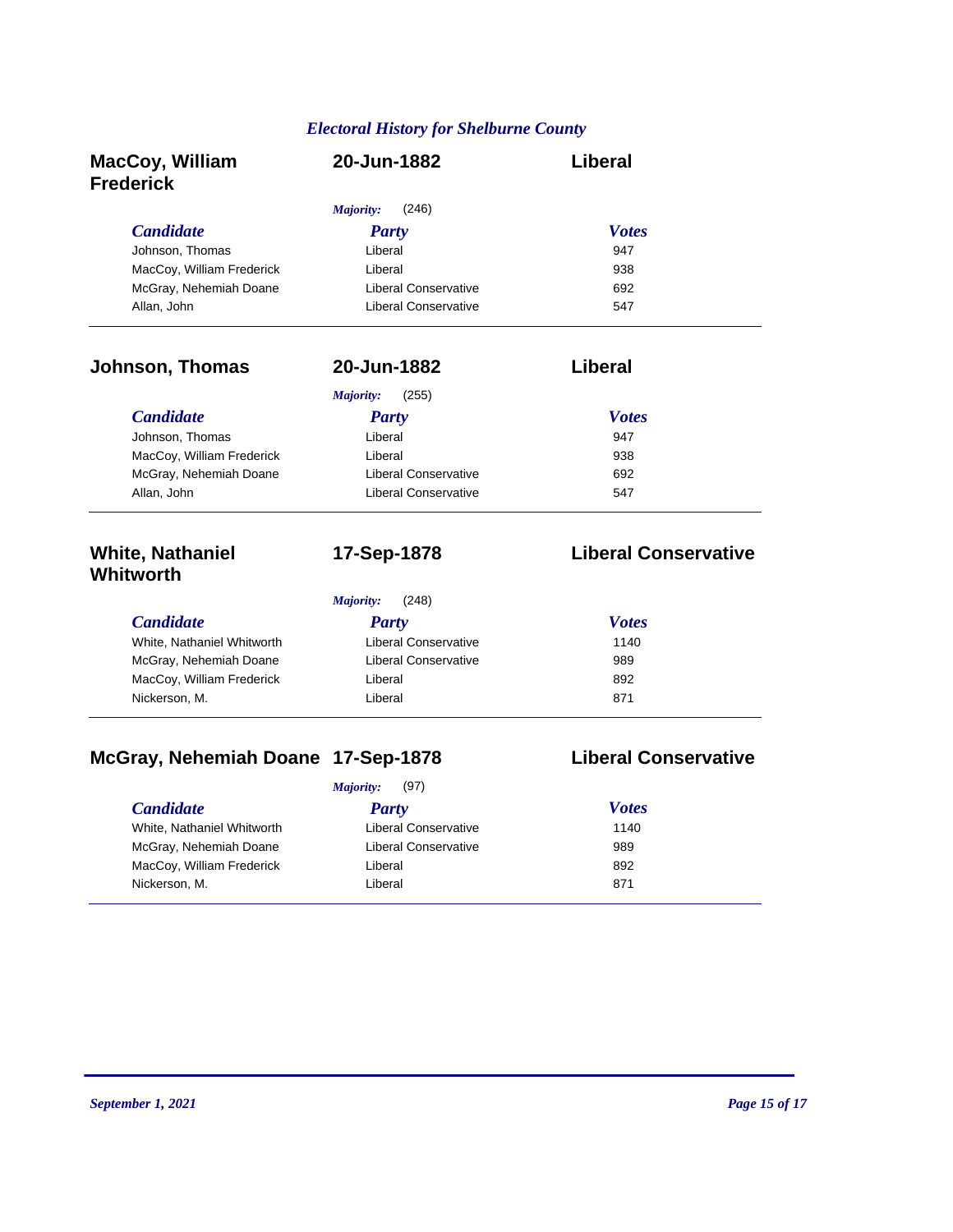| <b>White, Nathaniel</b><br>Whitworth      |                                                                                              | 27-Feb-1878 (By-election) Liberal Conservative |
|-------------------------------------------|----------------------------------------------------------------------------------------------|------------------------------------------------|
|                                           | Majority:<br>(88)                                                                            |                                                |
| <b>Candidate</b>                          | <b>Party</b>                                                                                 | <b>Votes</b>                                   |
| White, Nathaniel Whitworth                | <b>Liberal Conservative</b>                                                                  | 373                                            |
| Robertson, Thomas                         | Liberal                                                                                      | 285                                            |
| <b>Robertson, Robert</b>                  | 21-Jan-1875 (By-election) Liberal                                                            |                                                |
|                                           | Majority:<br>(Acclamation)                                                                   |                                                |
| <b>Candidate</b>                          | <b>Party</b>                                                                                 | <b>Votes</b>                                   |
| Robertson, Robert                         | Liberal                                                                                      | $\Omega$                                       |
|                                           | Robertson won by acclamation. He resigned December 1877 and was replaced by Nathaniel White. |                                                |
| <b>Robertson, Robert</b>                  | 17-Dec-1874                                                                                  | Liberal                                        |
|                                           | Majority:<br>(Acclamation)                                                                   |                                                |
| <b>Candidate</b>                          | <b>Party</b>                                                                                 | <b>Votes</b>                                   |
| Robertson, Robert                         | Liberal                                                                                      | 0                                              |
| Johnson, Thomas                           | Liberal                                                                                      | 0                                              |
| Johnson and Robertson won by acclamation. | Robertson was appointed Commissioner of Public Works and Mines. He was re-elected in 1875.   |                                                |
| Johnson, Thomas                           | 17-Dec-1874                                                                                  | Liberal                                        |
|                                           | (Acclamation)<br><i>Majority:</i>                                                            |                                                |
| <b>Candidate</b>                          | <b>Party</b>                                                                                 | <b>Votes</b>                                   |
| Robertson, Robert                         | Liberal                                                                                      | 0                                              |
| Johnson, Thomas                           | Liberal                                                                                      | 0                                              |
| Johnson and Robertson won by acclamation. | Robertson was appointed Commissioner of Public Works and Mines. He was re-elected in 1875.   |                                                |
| <b>Robertson, Robert</b>                  | 16-May-1871                                                                                  | Liberal                                        |
|                                           | (195)<br>Majority:                                                                           |                                                |
| <b>Candidate</b>                          | <b>Party</b>                                                                                 | <b>Votes</b>                                   |
| Johnson, Thomas                           | Liberal                                                                                      | 826                                            |
| Robertson, Robert                         | Liberal                                                                                      | 765                                            |
| MacCoy, William Frederick                 | <b>Liberal Conservative</b>                                                                  | 570                                            |
| Kendrick, J. H.                           | <b>Liberal Conservative</b>                                                                  | 528                                            |